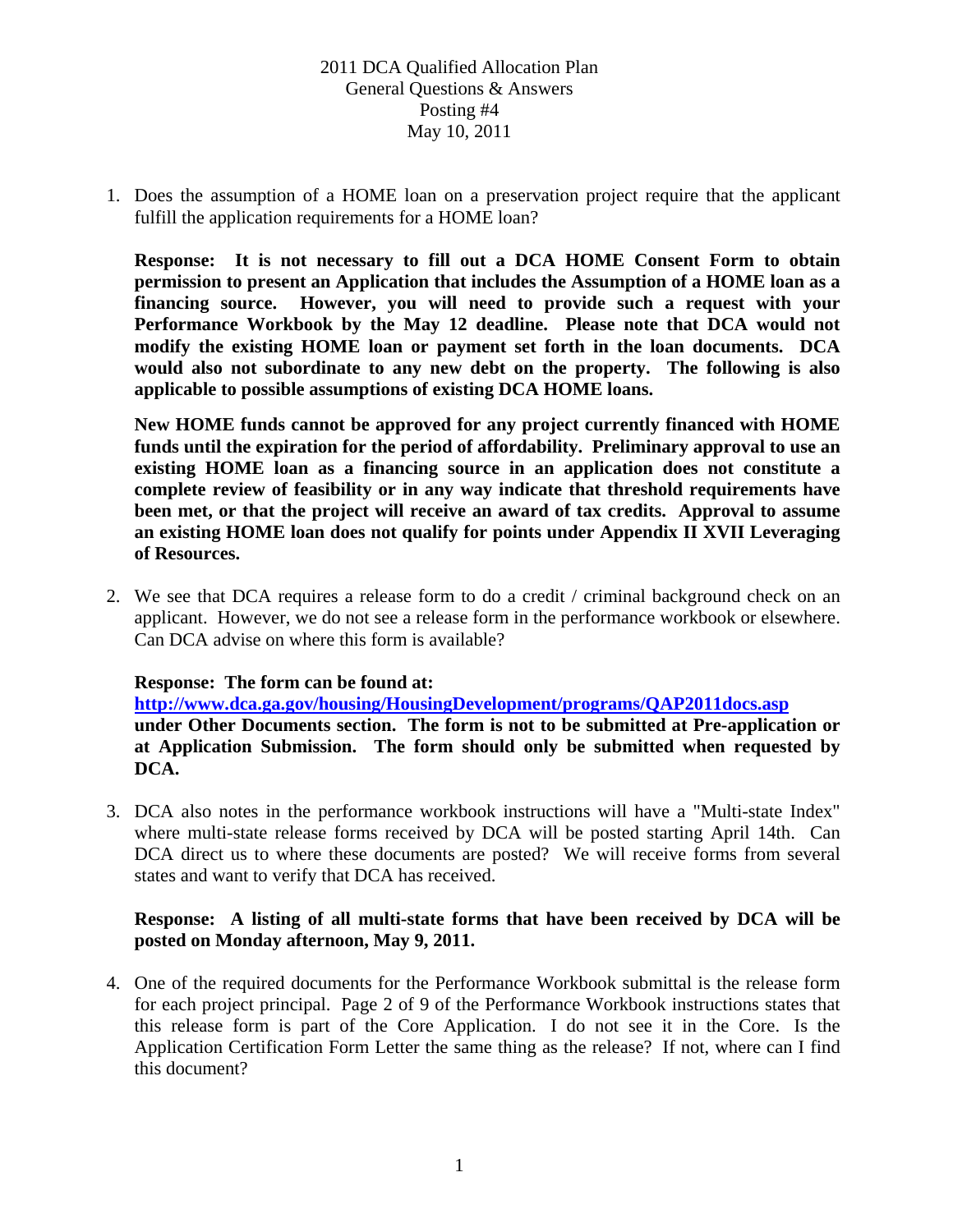### **Response: The form can be found at:**

**http://www.dca.ga.gov/housing/HousingDevelopment/programs/QAP2011docs.asp under Other Documents. The form is not to be submitted at Pre-application or at Application Submission. The form should only be submitted when requested by DCA.** 

5. The "Instructions" of the Request for Project Team Determinations spreadsheet state, "determinations that a project team is qualified are made on a project basis." With the performance workbook due May 12th, how will Requests for Project Team Determinations be handled for sites identified and put under control after May 12th?

### **Response: Please refer to Q&A Posting #3, Question #12.**

6. In the Performance workbook instructions Under the Determinations, Qualified with conditions or Qualified without conditions, it refers to the successful tax credit projects. Do these projects have to be Georgia Tax Credit projects or any successful tax credit projects in other states?

### **Response: Successful tax credit experience in other states may be included.**

7. I am working on finalizing the Pre-Application Determination Package for our Project Team. I noticed in the instruction DCA has requested an electronic copy of the completed Performance Workbook in addition to the hard copy submission. Where should I send the electronic copy?

**Response: Please see DCA Update #29. Please be reminded that Thursday, May 12, is the deadline for submitting a Determination of Project Team Qualifications Pre-Application. The submitted application must include a hard copy of the Performance Workbook(s) in addition to all other Required Documents and should be sent to Andria Williams. Applicants must also include an electronic copy of the Performance Workbook. Directions for submitting an electronic copy may be found at** 

Electronic Performance Workbook Submission Instructions

8. While completing the 2011 Performance Workbook I realized that in the 2010 Performance Workbook the instructions read as follows: "The 2010 Compliance History Summary (CHS) please list the projects you are using for experience in the yellow boxes. These form tabs are numbered 1-20 (CHS 1, CHS 2, etc.) with enough space for 24 projects to be listed on each form. There are also five form tabs (named CHS 1 Lg, CHS 2 Lg, etc.) that have space for 60 projects in each form." In the 2011 Workbook are the yellow boxes in the CHS used for the same purpose? I believe this has changed due to the fact that there is now a Project Team Experience Chart, if this is the purpose of this form what is the purpose of the yellow boxes on the CHS? Should they be used in the same fashion as all non-shaded boxes?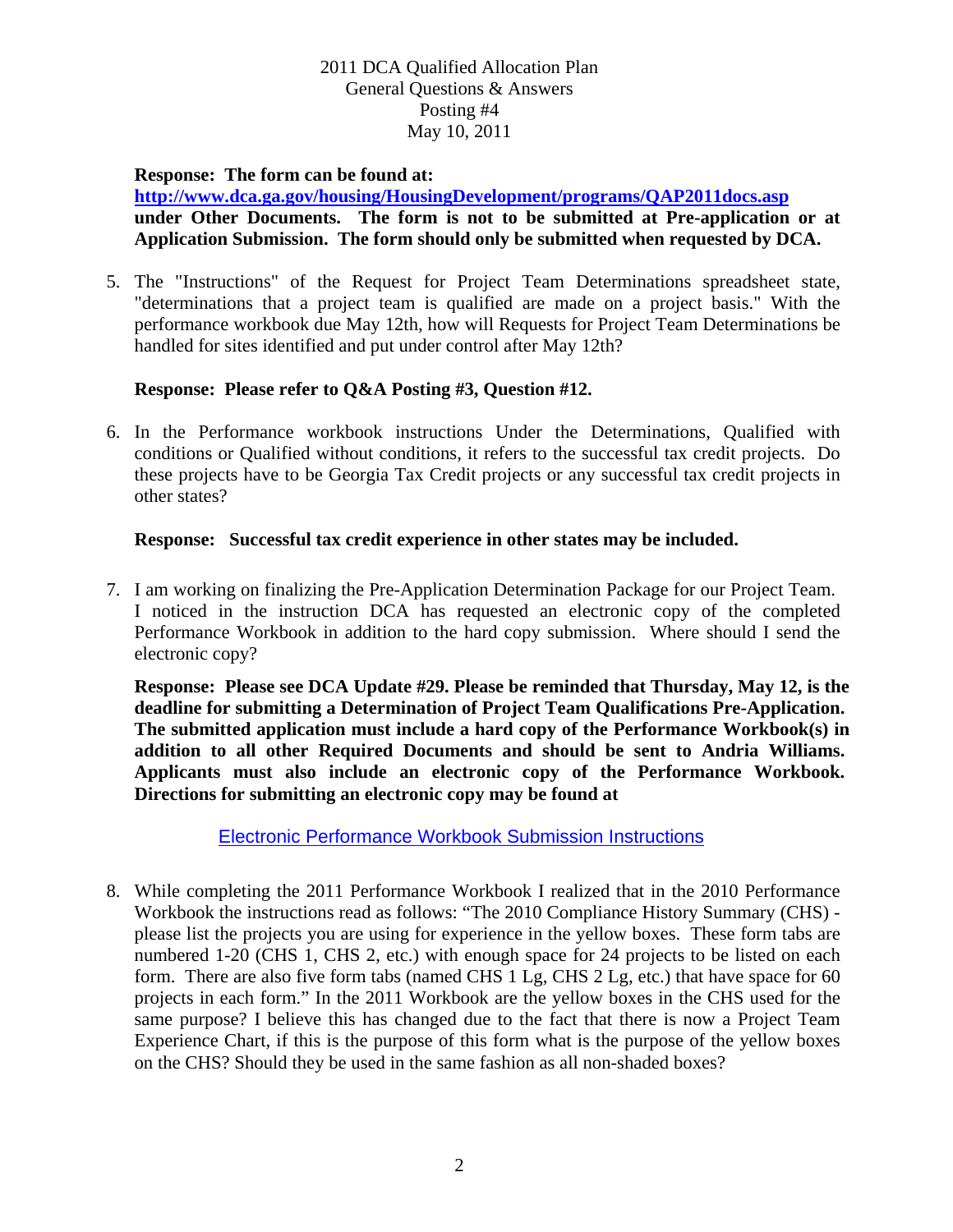### **Response: The yellow boxes should be used in the same fashion as all non-shaded boxes. The Project Team Experience Chart has replaced the need for the yellow boxes on the 2011 CHS.**

9. If we submit the Performance Workbook during the pre-application period do we need to include it in the application binder?

# **Response: Yes.**

10. The QAP states that each Project Team is required to submit a real estate and commercial loan disclosure form, but the Performance Workbook Instructions state that it is not necessary to submit unless requested. Is each application required to submit this form? Is there a particular form that we are to use?

### **Response: The form should only be submitted when requested by DCA.**

11. In a response #24 to Q&A Posting #2, it states: "Applicants should refer solely to the Performance Workbook for instructions on the documentation required for the Determination of Project Team Qualifications". Does this mean that whenever there is a conflict between another document such as the QAP and the Performance Workbook (such as the above question), the requirements of the Performance Workbook prevail?

**Response: No, DCA's response cited above is meant to advise applicants to refer to the Performance Workbook for guidance on how to submit a Request for Determination of Project Team Qualifications. DCA is not aware of any conflict between the QAP and the Performance Workbook other than the Real Estate Disclosure requirement, which has been clarified in #24 above.** 

12. The list of Required Documents in the Performance Workbook Instructions includes a credit check authorization for each Principal, with the form to be found in the core application. On the Qualifications Designation Tab, it appears that this form is not required for applicants seeking designation as Qualified Without Conditions. Are applicants who are seeking designation as Qualified Without Conditions required to include this authorization in the initial application? We cannot locate the form in the latest core application on the DCA website, dated 3/11/11. Where may we locate the credit check form? Also, would we be required to include Project Team resumes if we are seeking Without Conditions?

### **Response: The credit check authorization form can be found at:**

**http://www.dca.ga.gov/housing/HousingDevelopment/programs/QAP2011docs.asp**

**under other Documents. The form is not to be submitted at Pre-application or at Application Submission. The form should only be submitted when requested by DCA. No, resumes are not required Without Conditions, however DCA reserves the right to request a resume(s) during review.**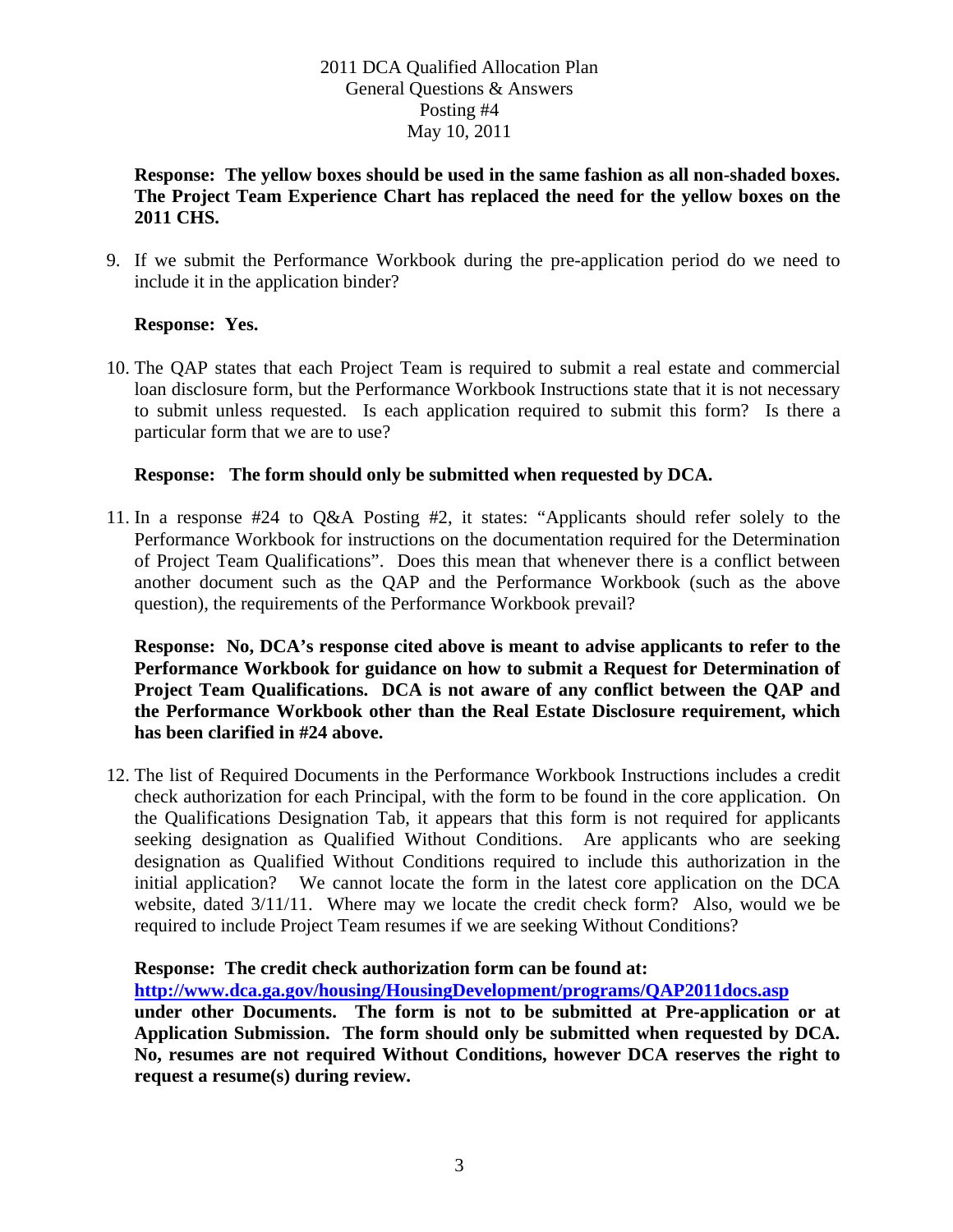13. What is the due date for 9% applications under the Supplemental Set Aside as described on page 13 of 58? Is it required to submit Pre-Applications on projects in this set aside?

**Response: Please note that on page 14 of 58 it specifies that 1) the allocation of credits under this set aside will not be made in the competitive round, 2) only projects identified by DCA as "troubled" and a DCA priority will be** *requested* **to submit an application for credits, and 3) DCA will determine Application requirements as a part of its asset management review. Projects that have been requested to submit an application for credits will be provided additional information.**

14. On the DCA HOME Loan Consent Request Form one of the Required Submissions is the "Environmental PE Certification." Can you please clarify what is required to be submitted under this item with the Pre Application / HOME Loan request? Does this require the entire Environmental Phase I to be submitted at this time?

### **Response: Neither the Environmental PE Certification nor the Environmental Phase I Report is required to be submitted with HOME Loan Consent Package.**

15. There was a Pre-Approval/Waiver Submission table of contents that was required to be submitted last year. I do not see this on the website this year. Is there somewhere this is located? Or another table of contents you are requiring be submitted on May 12?

**Response: For HOME Consent Requests the HOME Consent Project Info Request form is essentially a table of contents. The Qualifications Designation form (page 2 of 3 4.b.) basically sets out what is required dependent upon the request. Each project should include a table of contents indicating what is included in the project package (see Exhibit A page 54 of 58 in the QAP) with tabs to help to expedite DCA's review process.** 

16. Per the performance workbook instructions, page 2 under required documents –#5, it states "*Completed release for each Project Team Principal to allow DCA to perform a credit check and a criminal background check. This form is part of the core application. Applicants that are submitting a Request for a Qualification Determination during the preapplication period should use the form found in the core application and include it."*

Q - Is the Application Certification Form Letter the document to be used for this?

In this paragraph of that document, it doesn't list anything about a criminal background check, only a credit check. *"DCA reserves the right to verify all information or documents used in processing the application, including requiring credit checks on all parties involved in the transaction. Applicant hereby authorizes the financing bank, accountant, mortgage lender, creditors, other state housing agencies and others sources identified in the application to release information to DCA or its designee in order to verify the accuracy of information in the application and amendments thereto."*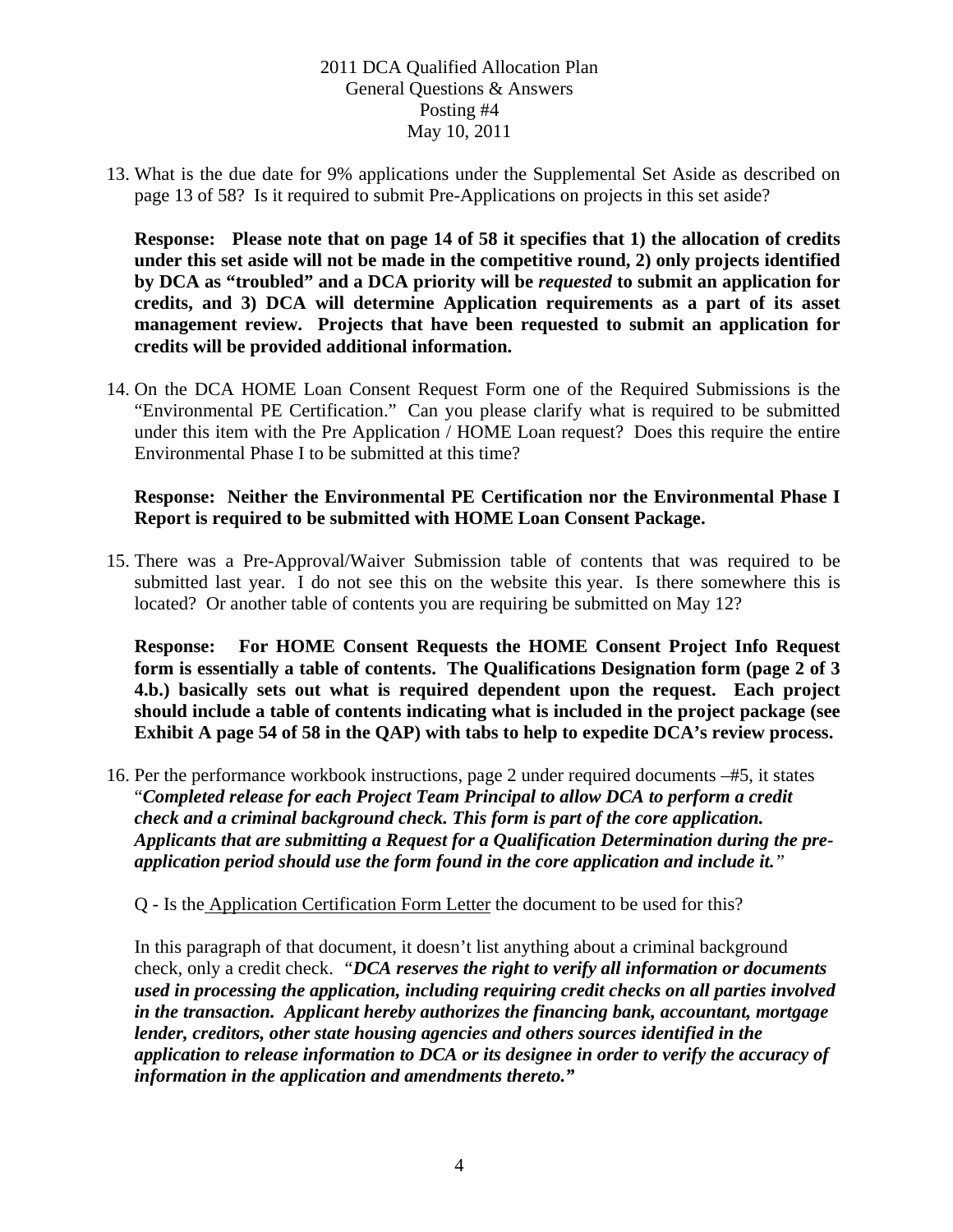#### **Response: See #7 above.**

17. My question is regarding the Performance Workbook. How do we need to list full exchange deals? Are we supposed to include them on the Compliance History Summary charts or the Management Performance Questionnaire or leave them off completely being that they are full exchange deals and are not classified as LIHTC funded?

### **Response: Please include the "full exchange deals" on the Compliance History Summary (CHS). Please include the GA Exchange ID number in field 5 on the CHS.**

**The Management Performance Questionnaire should also include the "full exchange deals".** 

18. As part of the HOME Consent, and Environmental Certification must be submitted. However, each of the certification items assume that the Phase I ESA has already been completed. Since the Phase I ESA is not yet due, it is not yet complete, and therefore we cannot accurately certify to the items in the required certification. How would DCA prefer that we handle the execution of this certification? Can we include a narrative that states that the Phase I ESA has not been completed, but that it will be prior to June 23, 2011? Then in the certification itself, can we state for each requirement that it will be completed prior to 6/23/11 and have the form executed by the owner only?

### **Response: Neither the Environmental PE Certification nor the Environmental Phase I Report is required to be submitted with HOME Loan Consent Package.**

19. If a PPT is requesting a qualification determination for "Qualified with Conditions" as listed in the Performance Workbook Part V - Qualifications Designation part 4a or b does the PPT need to include two letters of reference from qualified Georgia developers? Under 4b it says to attach 5 things but doesn't list the letters of reference. In the instructions for the Performance Workbook under required documents #10 it lists two letters of reference required for probationary participation only. Are the letters only needed for 4c and d in Part V of the performance workbook?

### **Response: The two letters of reference are required for those requesting probationary participation, however DCA reserves the right to request letters of reference during its review.**

20. The pre-app instructions for submitting the qualification determination instructs us to email the performance workbooks. Are we required to mail a copy as well?

#### **Response: Yes.**

21. Are we to include only Part III - Manager Performance Questionnaire in our performance workbook when submitting if we are using a third party management company or do we have